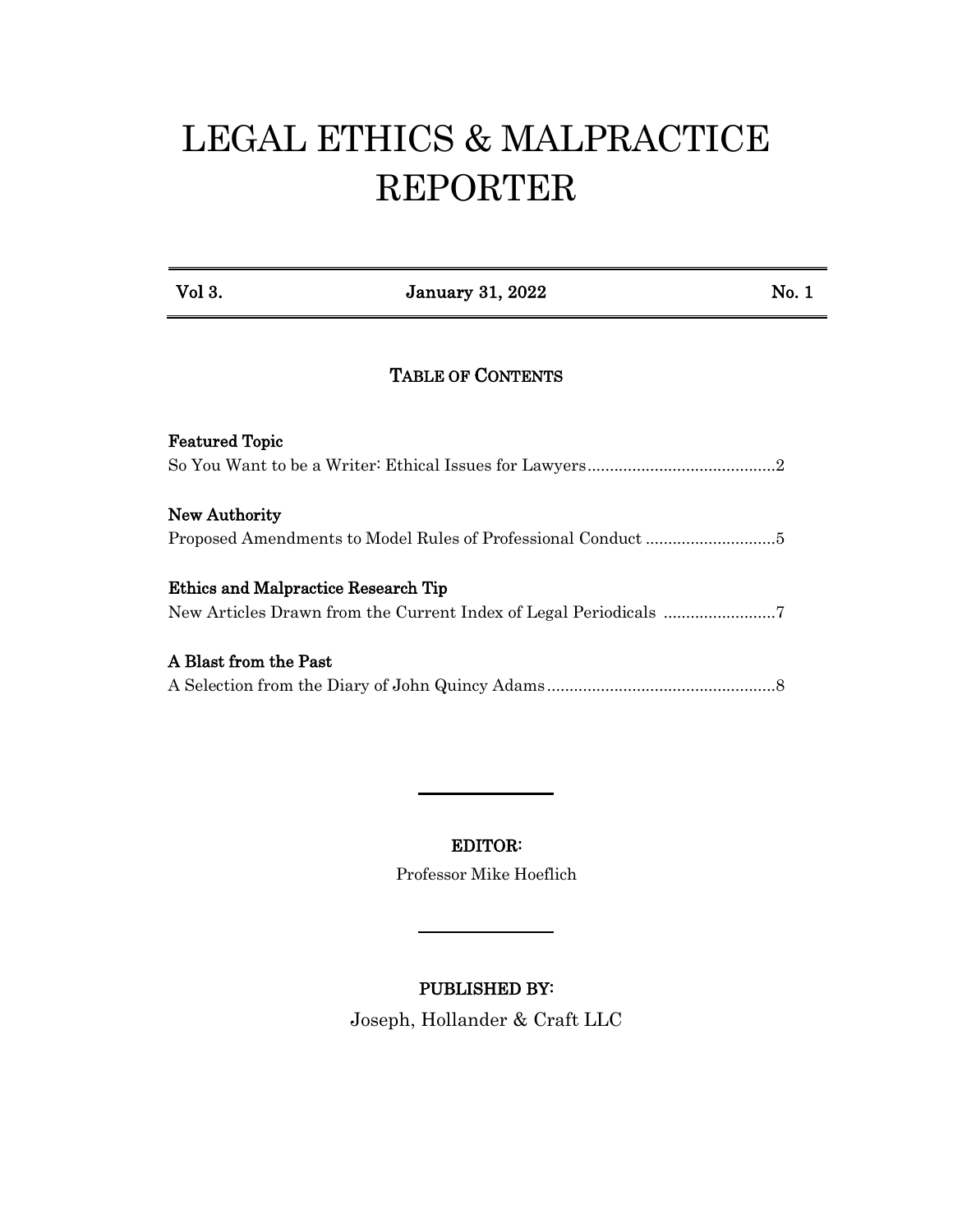#### FEATURED TOPIC SO YOU WANT TO BE A WRITER: ETHICAL ISSUES FOR LAWYERS

Over the past four decades of my life as a lawyer and law professor, I have been struck by how many lawyers dream of doing something different, either as an alternative to law practice or as a second career. Among the alternative careers that seem to be most often mentioned, three predominate: being a chef, owning a country inn, or being a professional writer. I imagine that there could be ethical issues for lawyer-chefs and innkeepers, but, to be honest, these professions are unlikely to implicate any of the *Rules of Professional Conduct*. The lawyer who dreams of being a writer, however, particularly if she wants to begin her writing career while still practicing law, does have to consider how novel writing may involve ethical risks. As attractive as the idea of being the next John Grisham may be, it is necessary to think about several of the Rules of Professional Conduct and be sure not to violate them as we pursue our dreams of literary fame.

One of the first things that creative writing teachers tell their students is that they should write about what they know. This is undoubtedly good advice for a novice author, but it is also dangerous advice for novice lawyer-authors. The problem is: what most lawyers know best is their clients and the matters upon which they work for their clients, but using the information they have gained from client representation raises the specter of violating Rule 1.6 on client confidentiality as well as Rules 1.7 and 1.8(d) on lawyer-client conflicts of interest.

A lawyer who decides to write about a client or a case in which she has been involved must be acutely aware of the limitations placed upon her writing by the lawyer-client confidentiality rules. KRPC Rule 1.6(a) states:

(a) A lawyer shall not reveal information relating to representation of a client unless the client consents after consultation, except for disclosures that are impliedly authorized in order to carry out the representation, and except as stated in paragraph (b).

The enumerated exceptions to KRPC 1.6 are stated in KRPC 1.6(b):

- (a) A lawyer may reveal such information to the extent the lawyer reasonably believes necessary:
	- 1) To prevent the client from committing a crime;
	- 2) To secure legal advice about the lawyer's compliance with these Rules;
	- 3) To establish a claim or defense on behalf of the lawyer in a controversy between the lawyer and the client, to establish a defense to a criminal charge or civil claim against the lawyer based upon conduct in which the client was involved, or to respond to allegations in any proceeding concerning the lawyer's representation of the client;
	- 4) To comply with other law or a court order; or
	- 5) To detect and resolve conflicts of interest arising from the lawyer's change of employment or from changes in the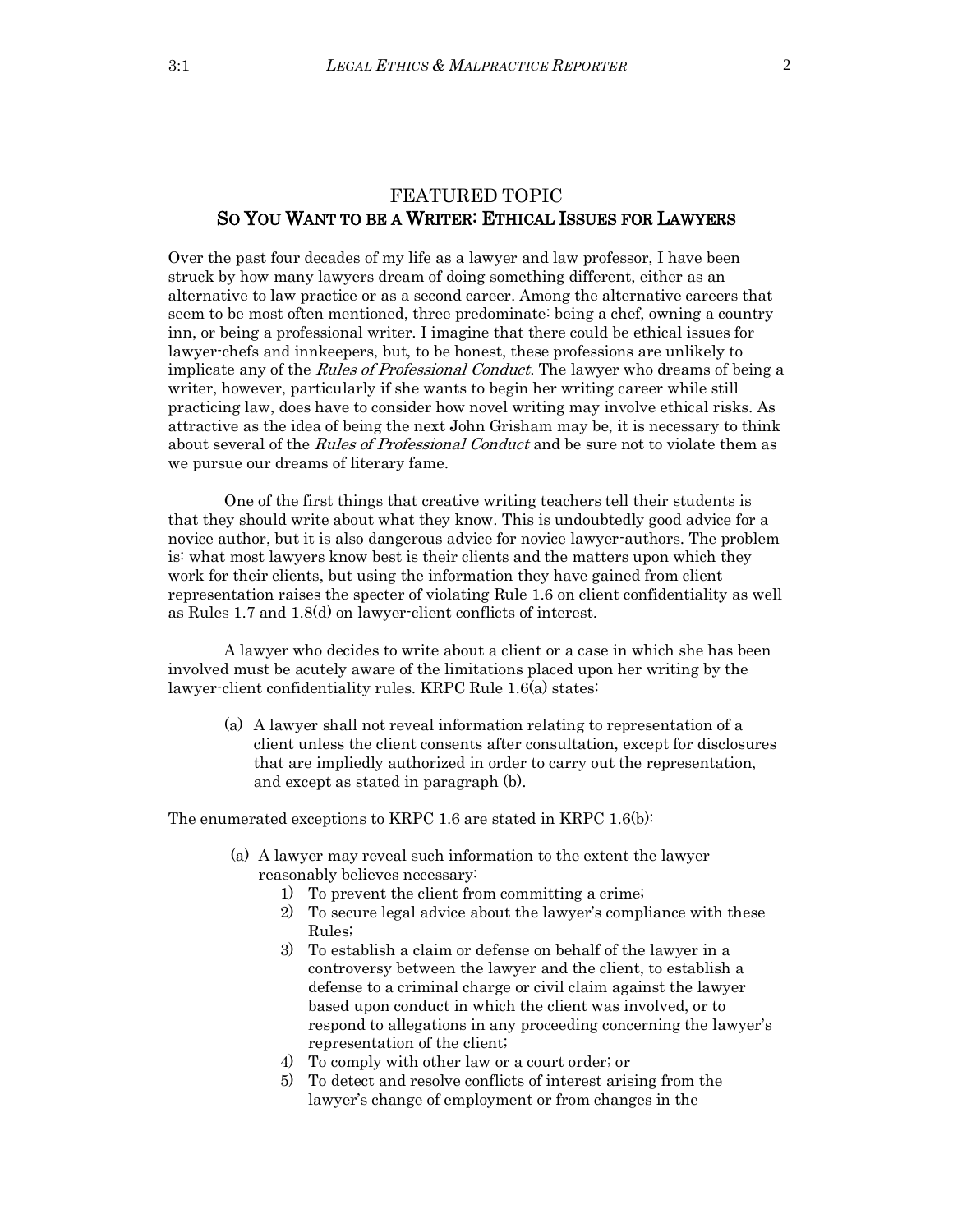composition or ownership of a firm, but only if the revealed information would not compromise the attorney-client privilege or otherwise prejudice the client.<sup>1</sup>

It is quite clear that none of the enumerated exceptions in KRPC 1.6(b) would authorize a lawyer's use of client confidential information in her professional writing. Further, it seems quite unlikely that a convincing argument could be made that the use of such protected information for professional writing would be "impliedly authorized to carry out the representation" of a client. Thus, the only prudent path for a lawyer-author to follow would be for her to obtain the client's "consent after consultation." This consent process, I would suggest, should involve a detailed description of the proposed writing, where it will be published, and whether it will be fiction or non-fiction at the very least.

Some lawyer-authors may believe that using client information in fiction, especially if "names are changed" will obviate the necessity to obtain client consent. Such an assumption could be very dangerous for the lawyer-author. Often, even purported fictional characters are easily identifiable. In such cases a client may well object to the use of their information, and a court or disciplinary tribunal might well agree with the aggrieved client that the lawyer-author has violated Rule 1.6.

KRPC Rule 1.8(d) deals specifically with those situations in which a lawyer wants to write about a client:

(d) Prior to the conclusion of representation of a client, a lawyer shall not make or negotiate an agreement giving the lawyer literary or media rights to a portrayal or account based in substantial part on information relating to the representation.<sup>2</sup>

Comment 9 to KRPC Rule 1.8(d) states:

An agreement by which a lawyer acquires literary or media rights concerning the conduct of the representation creates a conflict between the interests of the client and the personal interests of the lawyer. Measures suitable in the representation of the client may detract from the publication value of an account of the representation. Paragraph (d) does not prohibit a lawyer representing a client in a transaction concerning literary property from agreeing that the lawyer's fee shall consist of a share in ownership in the property, if the arrangement conforms to Rule 1.5 and paragraphs (a) and (i).

For the would-be lawyer-author, the key sentence is "measures suitable in the representation of a client **may detract from the publication value of an account of** the representation." To understand the nature of this potential conflict, imagine a

 $\overline{a}$ 

<sup>&</sup>lt;sup>1</sup> While there are some differences between KRPC 1.6 and MRPC 4-1.6, these differences do not affect this analysis of a lawyer-author's use of client confidential information. <sup>2</sup> MRPC Rule 4-1.8(d) is the same as the KRPC rule.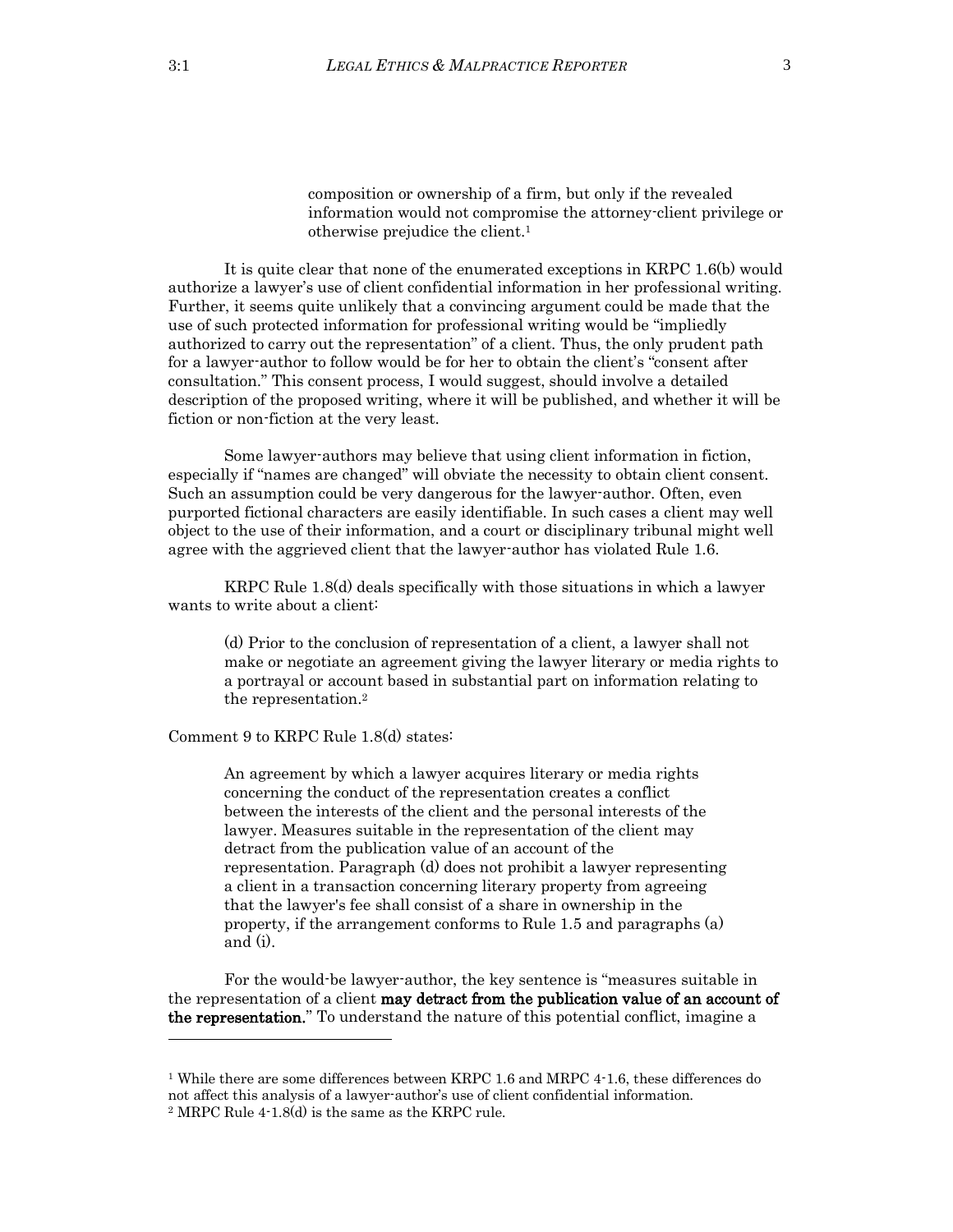defense attorney who is retained to defend a celebrity client on a capital murder charge. The attorney wants to negotiate literary and media rights for himself before the trial begins. The problem with this situation is that the attorney may believe that a guilty verdict would be more sensational than either a verdict of innocence or a verdict without capital punishment. The more sensational verdict might well sell more books. Here is the conflict: the lawyer-author might be tempted to do less to avoid a capital verdict to increase future literary and media profits. Such a conflict is unacceptable. Indeed, the lawyer cannot negotiate these rights even if his client is willing to give informed consent. This conflict is so potentially dangerous that the client cannot waive it.

Rule 1.8(d) is limited to a lawyer negotiating literary and media rights before the client representation ends. It does not prevent a lawyer from negotiating such rights after the representation is concluded, although lawyers in such a position must still be concerned about violating Rule 1.6 on confidentiality during the negotiations.

Another issue that may arise in some cases is the use of a "pen name." Some lawyers may wish to publish not under their own name, but under a pen name.<sup>3</sup> Is the use of a pen name ethically problematic? In 2012 the Ethics Committee of the Arizona State Bar issued a formal opinion on precisely this subject. The question presented in Formal Opinion 12-02 was whether a lawyer's use of a pen name to write a murder mystery would violate Arizona Rule ER-7.1(a) which states:

A lawyer shall not make or knowingly permit to be made on the lawyer's behalf a false or misleading communication about the lawyer or the lawyer's services. A communication is false or misleading if it contains a material misrepresentation of fact or law, or omits a fact necessary to make the statement considered as a whole not materially misleading.

Based on its reading of EC-7.1(a), the Arizona Bar Ethics Committee advised that the use of a pen name by a lawyer-author would not violate the Rule:

A lawyer who engages in an activity that does not constitute the practice of law may, for the purpose of engaging in that activity, adopt any name by which the lawyer chooses to be known, so long as the lawyer has no fraudulent or improper motive for doing so. Thus, a lawyer who changes his or her name upon marriage may continue to practice law under the former name and use the married name for personal or social purposes unrelated to the practice of law. See South Carolina Op. 07-05 (July 19, 2007). A lawyer who writes books or articles, or who otherwise engages in an activity that does not constitute the practice of law may, for purposes of engaging in that activity, adopt a pen name or pseudonym, without violating the Rules of Professional Conduct.

 $\overline{a}$ 

<sup>3</sup> On reasons for using a pen name, see K. Notaras. "The Pros and Cons of Using a Pen Name," online at [https://knliterary.com/using-a-pen-name/.](https://knliterary.com/using-a-pen-name/)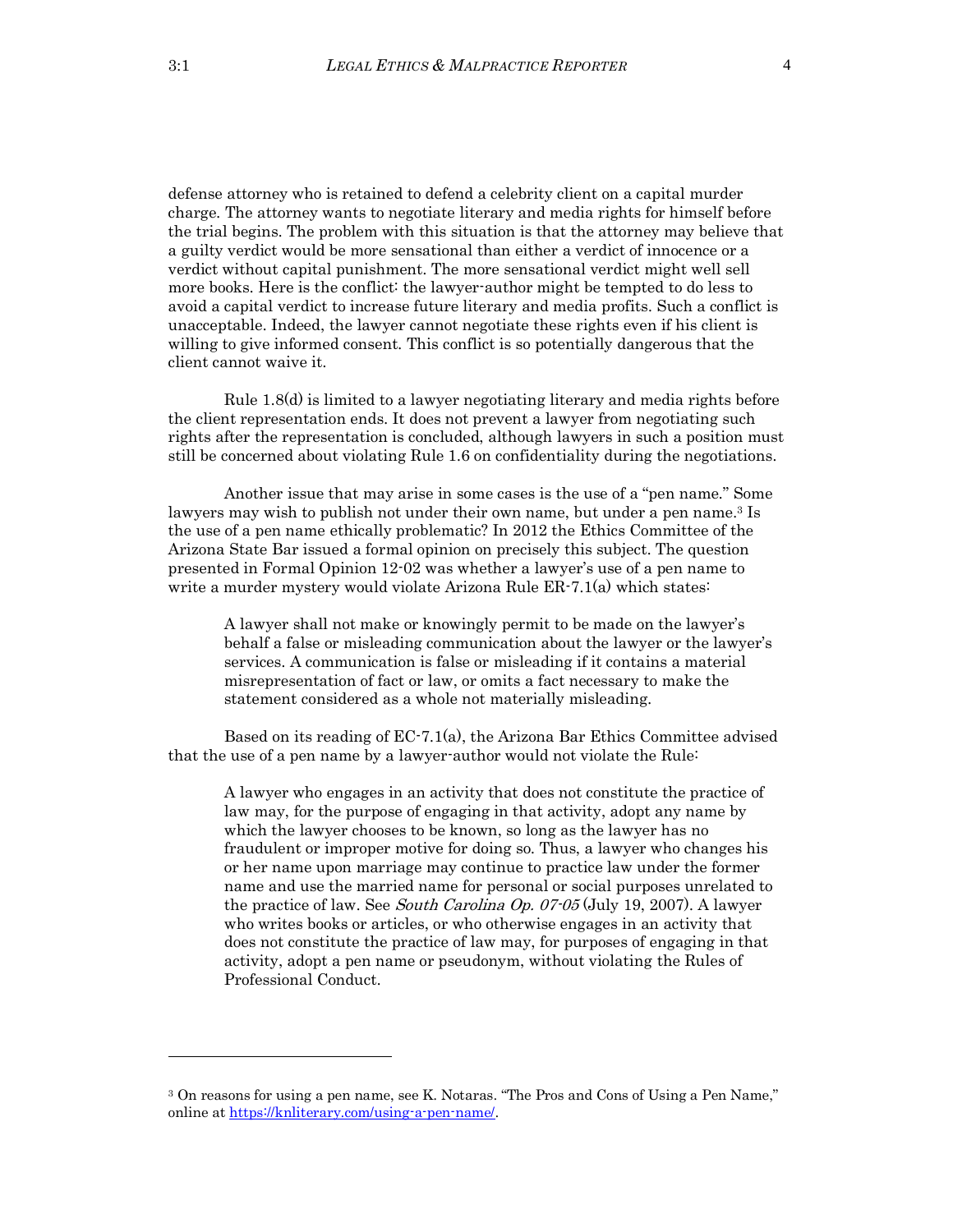KRPC 7.1(a) reads the same as Arizona Rule ER-7.1. And MRPC 4-7.1(a) reads:

A lawyer shall not make a false or misleading communication about the lawyer or the lawyer's services. A communication is false if it contains a material misrepresentation of fact or law.

A communication is misleading if it:

(a) Omits a fact as a result of which the statement considered as a whole is materially misleading…

Given that KRPC 7.1 is the same as EC-7.1 and that MRPC 4-7.1 is substantially similar to EC-7.1, a Kansas or Missouri lawyer contemplating using a pen name as an author should feel she has a strong argument that such use would not violate either the Kansas or Missouri ethics rules.

In conclusion, a lawyer who decides that she wants to become a writer should not be deterred from that additional career path, but, at the same time, should recognize the *Rules of Professional Responsibility* will limit how she proceeds in that path.

#### NEW AUTHORITY PROPOSED AMENDMENTS TO MODEL RULES OF PROFESSIONAL CONDUCT

On December 15, 2021, the American Bar Association published a discussion draft of possible amendments to Model Rules of Professional Conduct. These proposed amendments were issued in response to concerns that that the Model Rules, specifically *Model Rules 1.0, 1.1,* and 1.2, as they are currently written do not adequately provide for lawyer due diligence in dealing with clients possibly engaged in money laundering or terrorist financing activities.

The proposed amendment to Rule 1.0 would add a comment, which would read:

[11] A lawyer's knowledge may be derived from the lawyer's direct observation, credible information provided by others, reasonable factual inferences, or other circumstances. For purposes of these Rules, a lawyer who ignores or consciously avoids obvious relevant facts may be found to have knowledge of those facts.

The proposed amendment to Rules 1.1 would add the following language to Comment 5 to Rule 1.1:

The duty of competence requires that a lawyer make a reasonable inquiry into the facts and decline or terminate the representation when the lawyer has reason to believe that the client seeks the lawyer's services in criminal or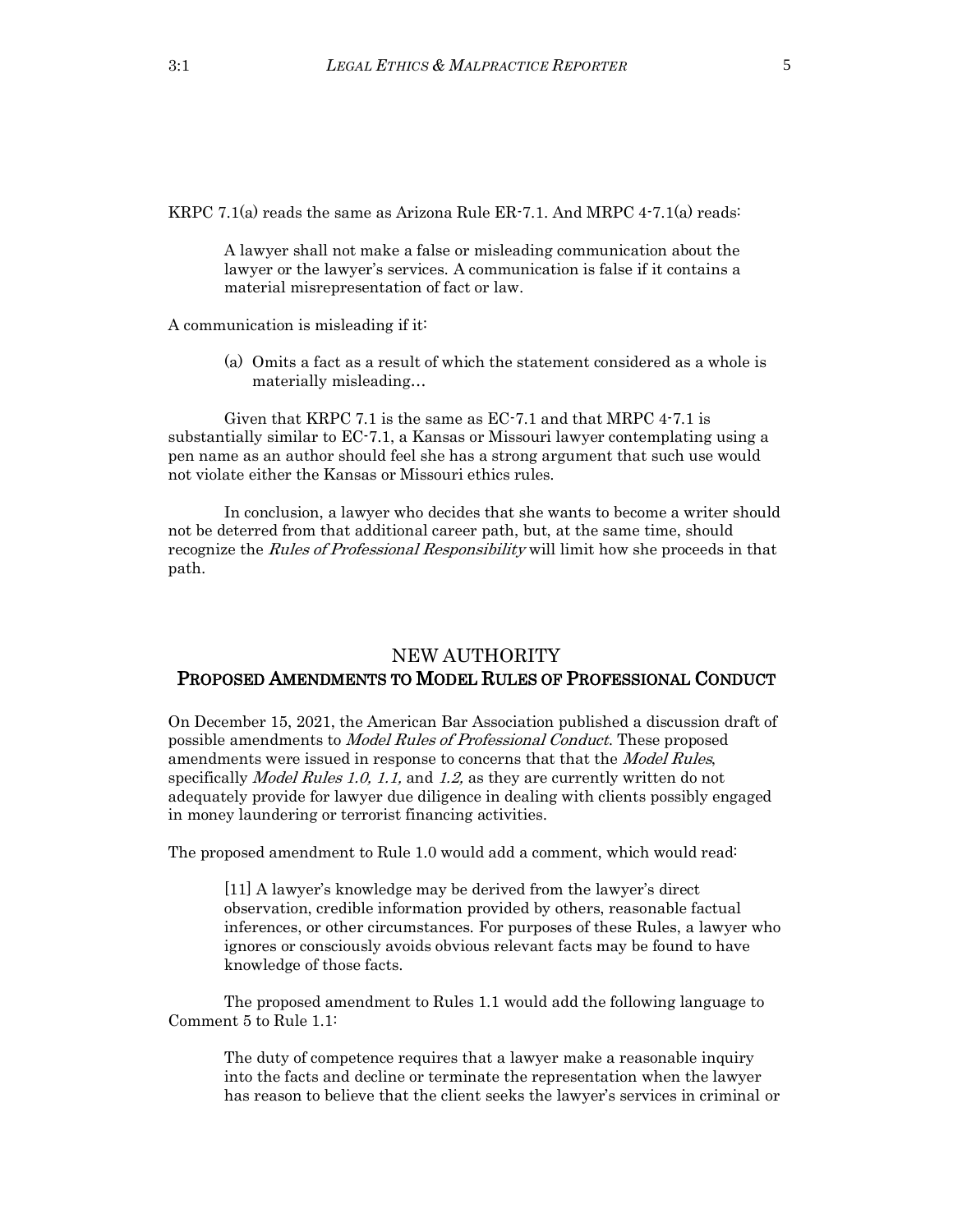fraudulent activity. A lawyer may not knowingly assist in criminal or fraudulent activity and should discourage a client from engaging in such activity, but the lawyer may offer to assist in achieving the client's lawful objectives by lawful means. In some circumstances, competent representation may require verifying, or inquiring into, facts provided by the client. Ignoring or consciously avoiding obvious relevant facts, or failure to inquire when warranted, may violate the duty of competence. See Rules 1.0(f) and 1.2(d), Comment [10].

The proposed amendment to Rule 1.2 would add the following language to the Comments to Rule 1.2:

Rule 1.2(d) prohibits a lawyer from assisting a client in conduct the lawyer knows is criminal or fraudulent. Rule 1.16(a) creates a duty to decline or withdraw from representation if the representation will result in violation of the rules of professional conduct or other law.

When a lawyer has reason to believe that the client seeks the lawyer's assistance in criminal or fraudulent activity, the lawyer should conduct a reasonable inquiry to avoid assisting in that activity by the client. See Rule 1.1, Comment [5]. A lawyer's duty to undertake a reasonable inquiry may exist at the formation of, or arise during, the course of the representation.

To determine whether further inquiry is warranted regarding whether a client is seeking the lawyer's assistance in criminal or fraudulent activity, including money-laundering or terrorist financing, relevant considerations include: (i) the identity of the client, (ii) the lawyer's familiarity with the client, (iii) the nature of the requested legal services, and (iv) the relevant jurisdictions involved in the representation (when a jurisdiction is classified by credible sources as high risk for criminal or fraudulent activity). For further information, see ABA Voluntary Good Practices Guidance for Lawyers to Detect and Combat Money Laundering and Terrorist Financing.

Since the September 11, 2001, terrorist attacks, the problem of stopping terrorist financing and money laundering has become a major priority for American law enforcement. A number of new laws have been enacted, including the Patriot Act, to give law enforcement and the intelligence community the legal ability to stop these activities. Unfortunately, terrorist sympathizers and supporters in the U.S. and abroad continue to find ways to launder money and funnel it to terrorist organizations.

The American Bar Association has been and continues to be concerned that lawyers may be used by terrorists and their financial supporters to effectuate money laundering and financing schemes. The ABA Committee on Ethics and Professional Responsibility issued Formal Opinion 463 in 2013 and Formal Opinion 491 in 2020 to clarify lawyers' "gatekeeping" role in preventing clients from using them to further illegal money laundering and terrorist financing schemes. The December 15, 2021, publication of proposed amendments to the *Model Rules* follows up on these two earlier Formal Opinions and create "an enforceable client due diligence obligation in the Model Rules."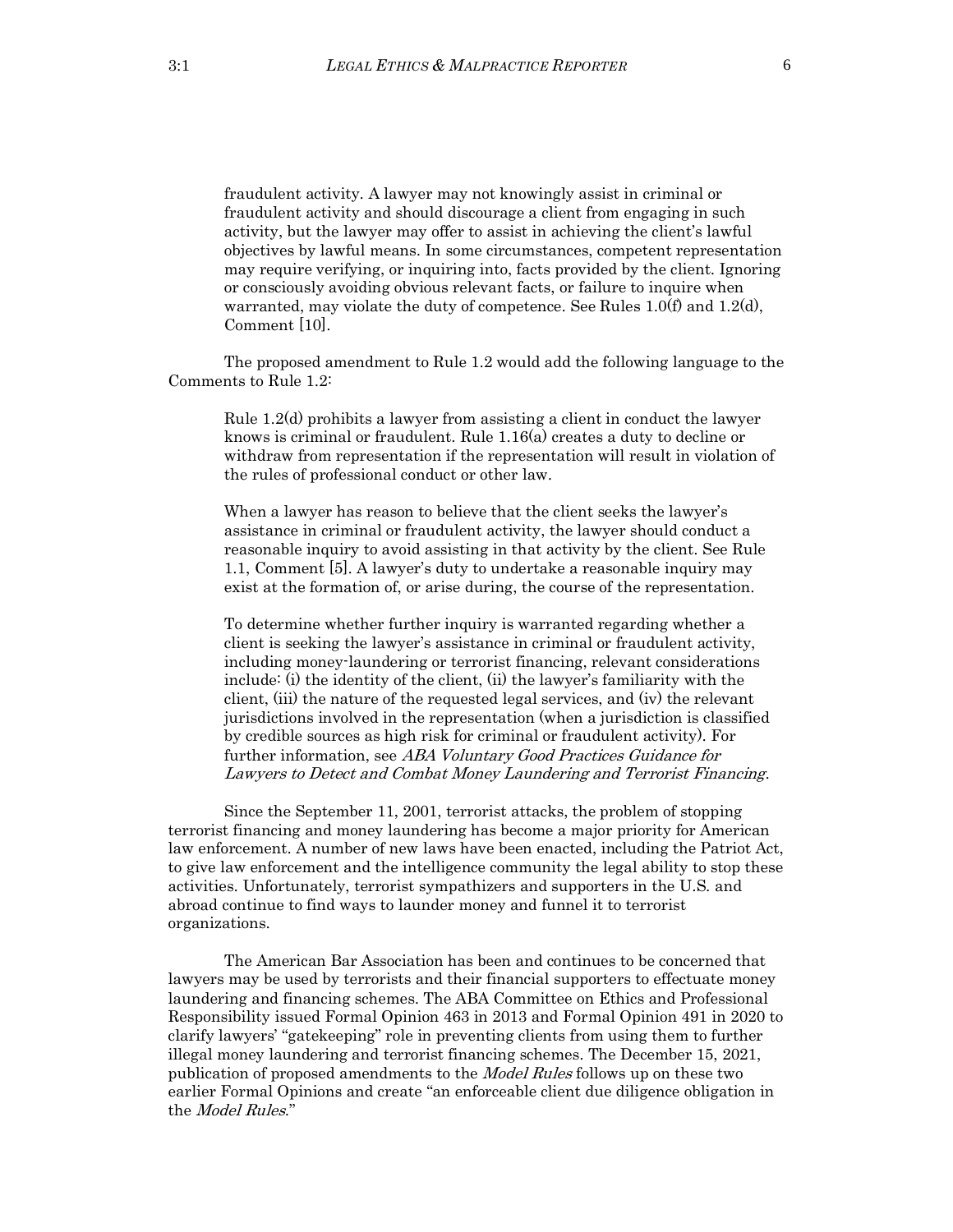It is important to notice that the committees making the proposals did not recommend amending the "black letter rules," but, rather, amending and supplementing the Comments to existing Rules:

ABA Formal Ethics Opinions 463 and 491 concluded the Model Rules, as currently written, create an enforceable duty to inquire of a client when risk factors are present like those discussed in the Voluntary Good Practices. Based on the Opinions, the Ethics and Regulation Committees determined the black letter of the Model Rules of Professional Conduct did not need amending. Instead, the Committees focused on explaining the existing duties subject to disciplinary enforcement by proposing additional guidance in the Comments to Model Rules 1.0, 1.1, and 1.2.

The proposed amendments will undoubtedly elicit many comments from lawyers throughout the U.S. In deciding whether to support or oppose these proposals, lawyers must balance out the increased burden they place on lawyers versus the extent to which these amendments may, in fact, reduce national security threats to the United States. The full text of the proposals may be found online at: [https://www.americanbar.org/content/dam/aba/administrative/professional\\_responsib](https://www.americanbar.org/content/dam/aba/administrative/professional_responsibility/20211215-scpr-scepr-comment-draft-modrul-amendments-client-due-diligence-notice-of-public-roundtable.pdf) [ility/20211215-scpr-scepr-comment-draft-modrul-amendments-client-due-diligence](https://www.americanbar.org/content/dam/aba/administrative/professional_responsibility/20211215-scpr-scepr-comment-draft-modrul-amendments-client-due-diligence-notice-of-public-roundtable.pdf)[notice-of-public-roundtable.pdf.](https://www.americanbar.org/content/dam/aba/administrative/professional_responsibility/20211215-scpr-scepr-comment-draft-modrul-amendments-client-due-diligence-notice-of-public-roundtable.pdf) This text includes specific questions to be answered by lawyers who wish to comment. The deadline for comments is February 15, 2022.

## ETHICS & MALPRACTICE RESEARCH TIP NEW ARTICLES DRAWN FROM THE CURRENT INDEX OF LEGAL PERIODICALS

Peter Blanck, et al., "Diversity and Inclusion in the American Legal Profession: Discrimination and Bias Reported by Lawyers with Disabilities and Lawyers Who Identify as LGBTQ+," Discrimination and Bias Reported by Lawyers with Disabilities and Lawyers Who Identify as  $LGBTQ+$ . 47 Am. J.L. & Med. 9 (2021).

During the past few years, there has been increasing attention paid to how the legal profession deals with diversity both among lawyers and clients. One major problem has been the lack of hard data about problems. This report focuses on discrimination against important subgroups of the profession. It is every opening.

Vito M. DeStefano, "The Limits of Permissible Judicial Campaign Speech in New York," 94 St. John's L. Rev. 67 (2020).

More and more states are seeing challenges to the ways in which judges are campaigning. Are these challenges an attempt to violate the First Amendment rights of these candidates? Here is one opinion.